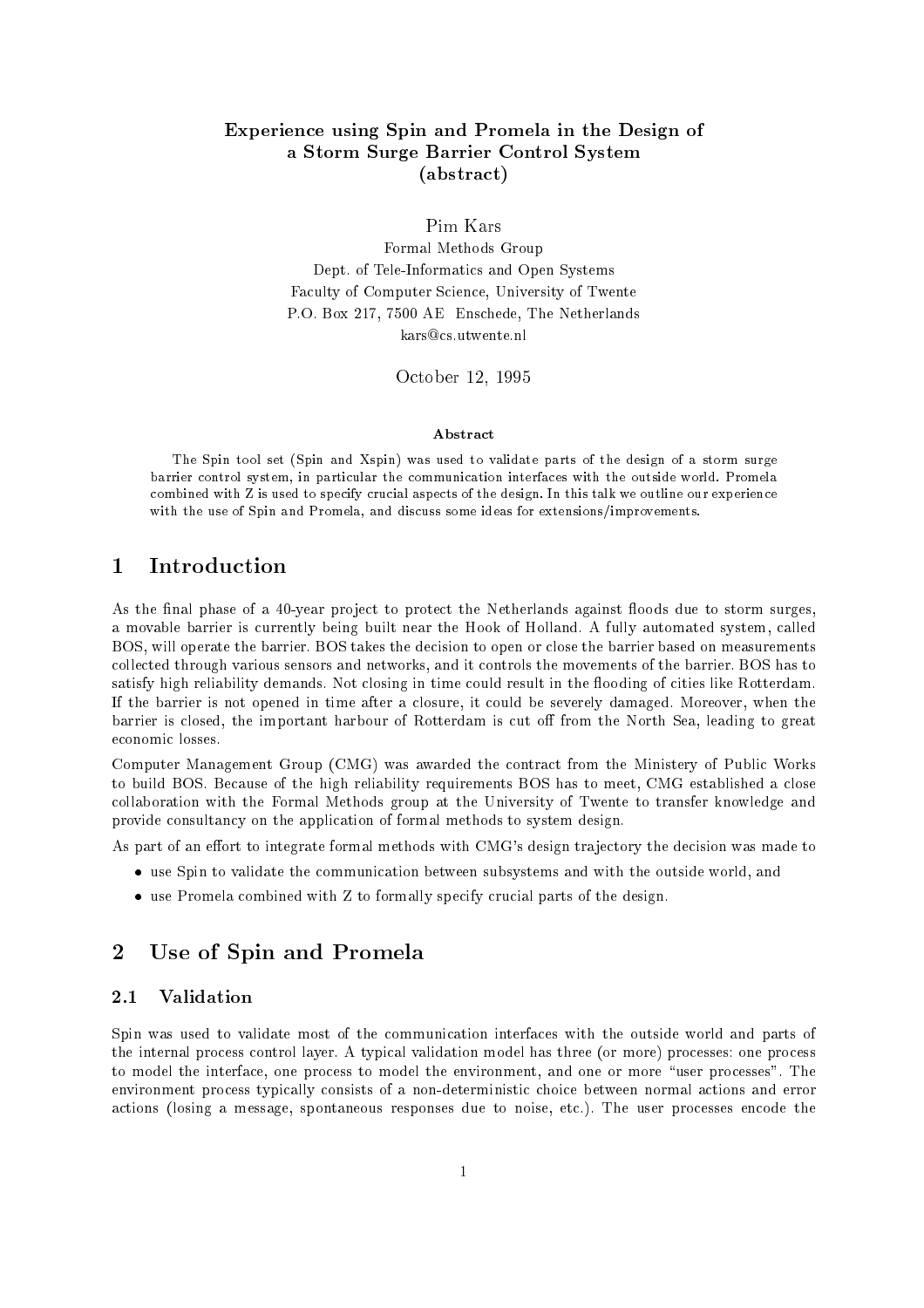requirements on the expected service provided by the combination of the interface and the environment. We used an incremental approach for validation, which seems fairly standard.

- 1. Start with a design and nice environment.
- 2. Iterate validation cycle
	- $\bullet$  If violations found: fix the design.  $\hspace{0.1em}$
	- $\bullet$  ELSE add more error behaviour to the environment.

A validation cycle starts with checking simple properties, then on to the more expensive properties. Each new design is first simulated to check that it correctly models the intentions of the designer.

Timeouts on asynchronous channels are modelled "locally" using else:

```
i f
:: channel?data -> ...
:: empty(channel) -> ... timeout behaviour ...
fi
```
(else cannot be used instead of empty(channel) since this appears to give problems with partial order reduction.) Modelling timeouts in this way gives smaller models than using skip. Premature timeouts are still covered in our models due to the interleaving of sender and receiver processes.

#### 2.2Specification

Besides the communication interfaces, also other parts of the design are specied using a combination of Promela and Z. Z schemas are used to model data (in particular the state of a subsystem), and also to specify operations on the state. The Z operations are embedded in a Promela program to add control. We adopt the convention that a Z operation is executable when its precondition holds. This embedding is ad hoc in that no formal semantics is given for the combination. This can only be done when Promela is provided with a formal semantics.

The advantage of this approach is that a powerful, expressive language is used to specify data and operations. A potential drawback is that Z is not constructive and no tools exist to validate the combination. However, the specication is primarily intended to give an unambiguous specication of what has to be built. Also the Z style that is used is largely constructive, so that e.g. test oracles can still be derived from the Z specifications.

## Experience

On the whole our experience was definitely positive.

- Spin/Promela is very easy to learn and use, even for an engineer with no previous exposure to formal methods. This was important since most of the actual work was done by engineers of CMG. Most of the language elements are simple/intuitive, there is a fine tutorial and many of the validation requirements can be expressed in a simple way without having to learn temporal logic.
- $\bullet\,$  Spin was useful to expose errors in the proposed communication interfaces and in getting confidence in the final design.
- $\bullet$  -Message Sequence Charts were a valuable aid in convincing people of problems in the protocols and the need to repair them.

On the negative side, the lack of a formal semantics makes it difficult to resolve fine issues such as interaction between (new) language features.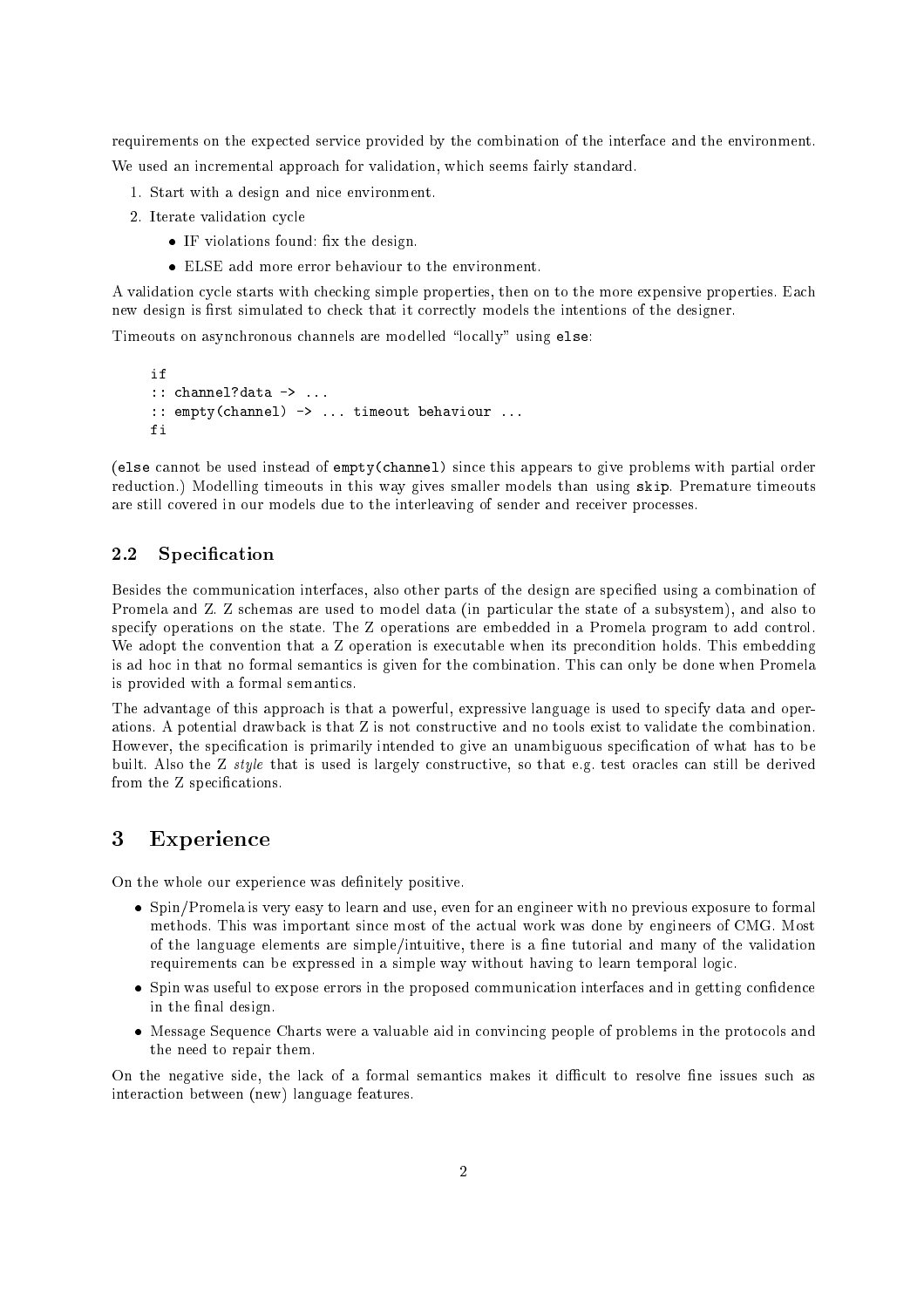# Suggestions for improvements/extensions

Some of our suggestions have already found their way into Spin: the use of breakpoints and skipping part of the output on long, guided simulation runs.

Other things on our wish list:

## Tools

 $\bullet$  A mixture of simulation and validation (Spin).

Sometimes one wants to validate only part of a (large) design. Then it would be handy if one could interactively steer the model to a particular part and run a validation from that point onwards. Unfortunately, the design of Spin strictly distinguishes between simulation and validation. Gerard Holzmann has suggested to use gotos to guide the model to a specic part, but that is not feasible in general. One would also have to fill channels and set variables to their correct initial values. If not done with care, an unreachable state might be the result. Interactive simulation then gives a better solution.

Another solution would be the ability to take the synchronous product of the model with another one that does the steering. A never claim operates in this way, but it precludes the checking of some properties.

 $\bullet$  Enhancement of the user interface (Aspin).

One is typically interested in finding the shortest path to a certain error. The usual strategy is to use a kind of binary search on the search depth. It would save a lot of user time if this search process could be done at the press of one button. Similar repetitious jobs are cycling through the range of properties to be validated, and validating several never claims in sequence.

A possible solution is to use a meta-language in which validation strategies can be programmed, cf. ML which originated as the \interface language" for the theorem prover LCF. Maybe Tcl/Tk already plays the role of such an interface language?

A management system around Xspin would also be useful: to register models, validation runs, trails and outputs.

 $\bullet$  Display/output of the reachable state space as a Finite State Machine. This is useful to check your intuition of language features on small models or as an interface to other tools.

## Language extensions

- $\bullet\,$  More structuring facilities, e.g.  $\,$ 
	- $\bullet$  A CSP/LOTOS/OCCAM-like parallel operator.

The interleaving operator is simple, could be done by a macro (fork and wait); the synchronized one is more powerful and will be harder to implement. Of course the eectiveness of Promela should not be compromised, so an option is to provide this kind of language extensions by translators.

- $\bullet$  Procedures/functions instead of  $\it{cpp}$  macros.
- $\bullet\,$  More renned name-space merarchy.  $\,$

Consider for instance a model of a distributed system with 2 protocol stacks. Currently it is not possible to separate the global data of one stack from the other, leading to large global

A solution might be to allow subprocesses running in the same space as their creator. Syntax: proctypes declared within proctypes (cf. Pascal). Problem: a never claim may only access global data.

- $\bullet$  The ability to specify for each channel separately whether it blocks or not.
- $\bullet\,$  More control over exiting of processes.  $\,$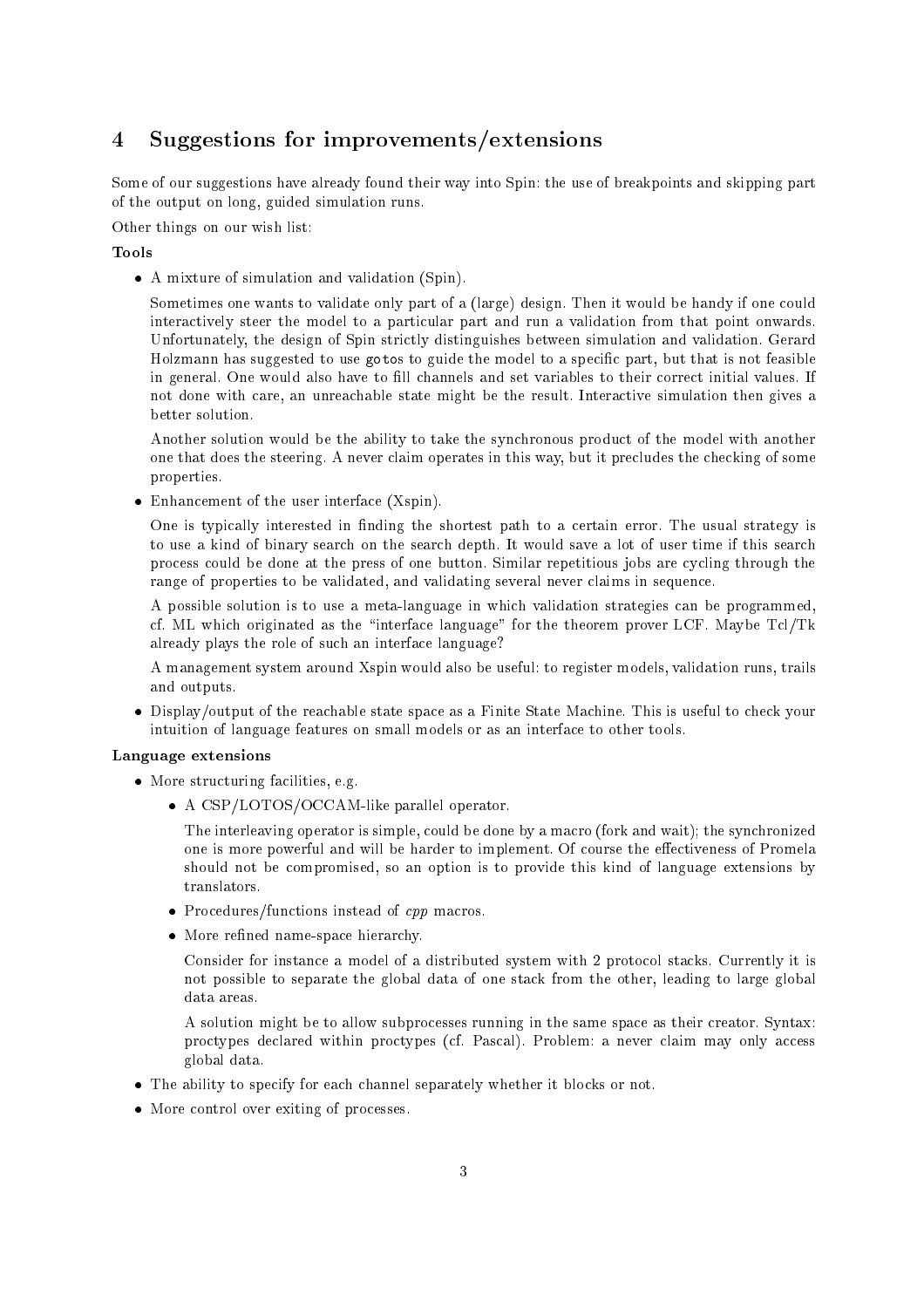Processes do not disappear immediately after their last action. This can be a nuisance when modelling a dynamic network of terminating processes. For example, MSCs quickly become too wide to handle.

 $\bullet$  A minor issue, but a synchronous channel used only for synchronization (i.e. without passing data)  $\bullet$ could be written as chan  $c = [0]$  of  $\{\}$  and input/output on such a channel by c? and c!. Instead, Promela now requires a dummy data type, e.g. chan  $c = [0]$  of  $\{ bit \}$  and input/output on such a channel by c?0 and c!0.

## Other issues

- A formal semantics of Promela, e.g. a structured operational semantics.
- $\bullet$  Comprehensive documentation, including a tutorial describing all Promela/Spin features with examples of use, and a cookbook with examples of modelling idioms.
- $\bullet\,$  support for (discrete) time.  $\,$
- $\bullet$  Description of the various output formats to facilitate extraction of relevant information.

### 5Concluding remarks

We feel that the use of formal methods has resulted in a better design. Some of the things we might do in the future:

 $\bullet\,$  support for testing.

Promela may be used as a test specification language. It has many features similar to TTCN, the standardized notation for protocol tests. Test derivation algorithms, in particular for (nondeterministic) finite-state machines or labelled transition systems, could be used to derive Promela tests for Promela models. Alternatively, use could be made of test derivation algorithms for other languages like LOTOS, by translating Promela models into LOTOS.

 $\bullet$  script validation.

The decision algorithm for the control of the barrier is not fixed, but can be changed. A special language has been designed to encode the algorithm. This encoding of the algorithm, called a " $script"$ , is then interpreted by the BOS system. Translation of scripts to Promela seems feasible, making it amenable to validation. Problem: modelling the environment of the script interpreter, which is basically the whole BOS system.

 $\bullet\,$  Support for getting from design to  $\mathrm{C++}$  code.

Code generation from Promela might be useful here.

Validation of the (complete) design.

Now that we have a (mostly) formal design, we might try to validate it.

Finally, some research sub jects not mentioned already:

 $\bullet$  Combined model checking and symbolic verification.

Especially where models are parameterized, e.g. by channel capacity or by configuration tables, symbolic verification could be used to show that it is sufficient to validate a particular finite model.

A related issue: include algorithms for checking boundedness of channels, and lift algorithms for establishing deadlock-freedom based on the communication pattern of processes to Promela (such algorithms exist e.g. for CSP and occam).

 $\bullet$  Cheapest way to express a property to be validated.

Since there are several ways to express correctness criteria in Promela, a theory that relates these criteria and allows to select the "cheapest" could be useful.

 $\bullet$  -franslation of various languages to Promela, to make model checking available for those languages.